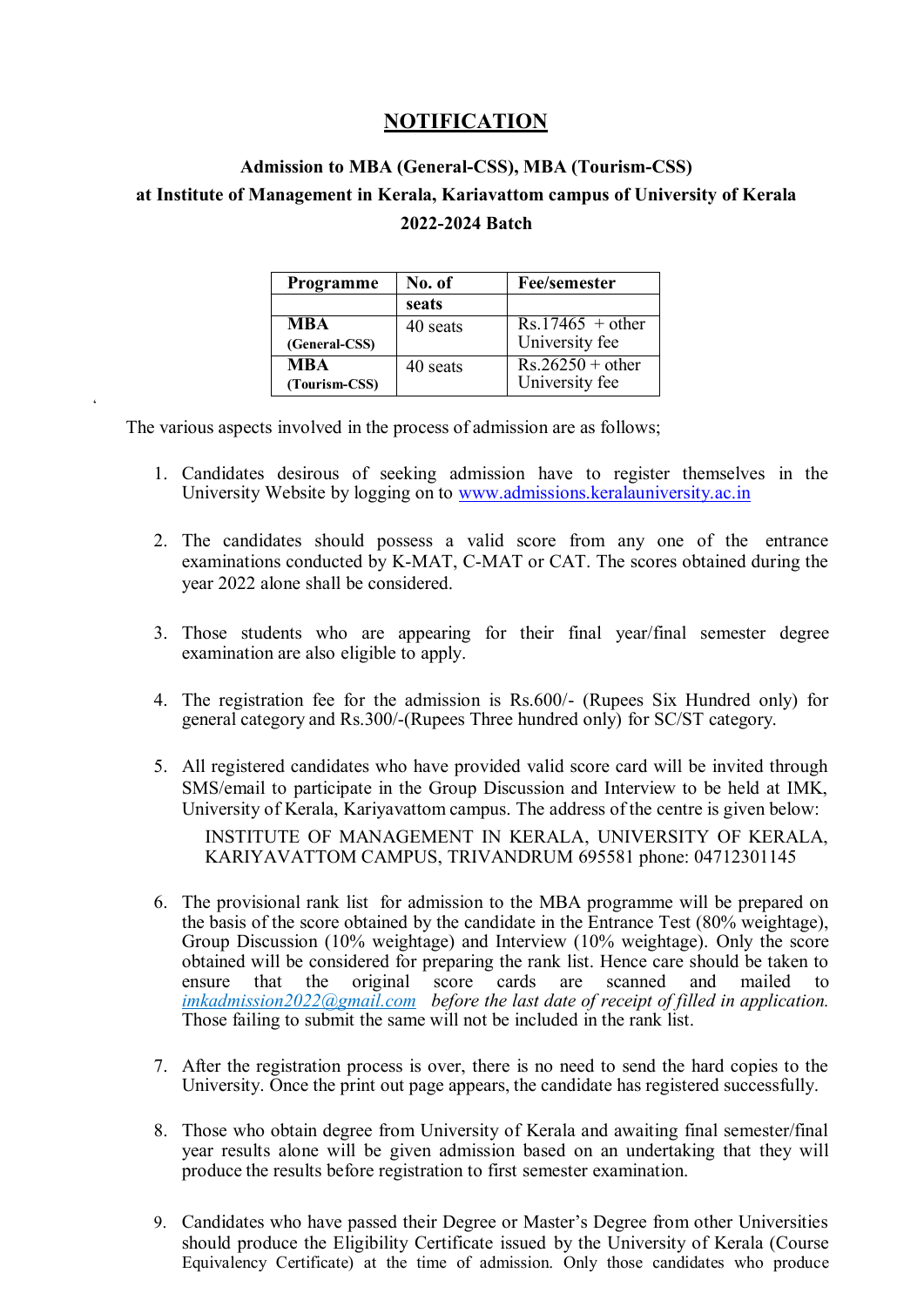eligibility certificate and mark lists of Degree or Master's Degree from other universities, at the time of counseling, will be considered for admission.

- 10. The counseling for admission will be held at IMK only. In the absence of eligible SC/ST candidates, the same will be filled by candidates belonging to OEC category and subsequently by SEBC candidates and finally by General candidates.
- 11. The fee once paid shall not be refunded.
- 12. Those who do not get admission from the rank list of IMK shall be considered for filling up of vacant seats if any at UIMs.

#### **Eligibility for admission:**

 The candidate should have passed the degree from any Indian University, under the regular stream, recognized by the University of Kerala and shall be in the 10+2+3 pattern (or in 10+2+4 pattern). In all the cases the student should have passed the degree examination with not less than 50% marks/equivalent grade (no rounding off allowed)in Part III /core plus complimentary in BA, B.Sc., B.Com. etc., or 50% marks/equivalent grade (no rounding off allowed) in aggregate in case of B.E/ B.Tech, B.Sc. (Agri.) and other 4/5 year degree courses. The candidates, who have passed MA/M.Sc./M.Com.or any other PG Degree recognized by the University of Kerala with 50% of marks/equivalent grade in aggregate, are also eligible for admission. SC/ST and SEBC candidates shall be given relaxation as per University rules.

In the case of MBA ( Evening-Regular), only candidates with minimum three years work experience and attained the age of 25 (twenty five) as on 1.1.2021 will be considered for admission. They have to produce the original work experience certificate at the time of GD/Personal interview. No Entrance examinations score is needed and their ranking will be based on Total marks secured (80%), Group Discussion (10%) and Personal Interview (10%).

| Sl.No.                      | <b>Seat reservation</b>                                                                                                                                                                                                 | Percentage |
|-----------------------------|-------------------------------------------------------------------------------------------------------------------------------------------------------------------------------------------------------------------------|------------|
|                             | Merit (On the basis of merit)                                                                                                                                                                                           | 50         |
| $\mathcal{D}_{\mathcal{A}}$ | Socially and Educationally Backward Classes<br>(SEBC)<br>(a) Ezhava (EZ) $8\%$<br>(b) Muslim (MU) $7\%$<br>(c) Latin Catholic /SIUC (LC) 1%<br>(d) Other Backward Christian (BX) 1%<br>(e) Other Backward Hindu (BH) 3% | 20         |
| 3                           | *Economically backward among forward<br>communities (BPL)                                                                                                                                                               | 10         |
| 4                           | Scheduled Castes/ Scheduled Tribes<br>Scheduled Castes 15%<br>Scheduled Tribes 05%                                                                                                                                      | 20         |

#### **Mandatory Reservation:**

\*Candidates who enjoy communal reservation such as SEBC, SC/ST who have **BPL endorsement in the Ration Card are not eligible for BPL reservations.** Only candidates belonging to Forward Communities who are Economically Backward are eligible for BPL reservations as per G.O.(M.S)No.108/2008/H.Edn dated 20.09.2008.Such candidates must